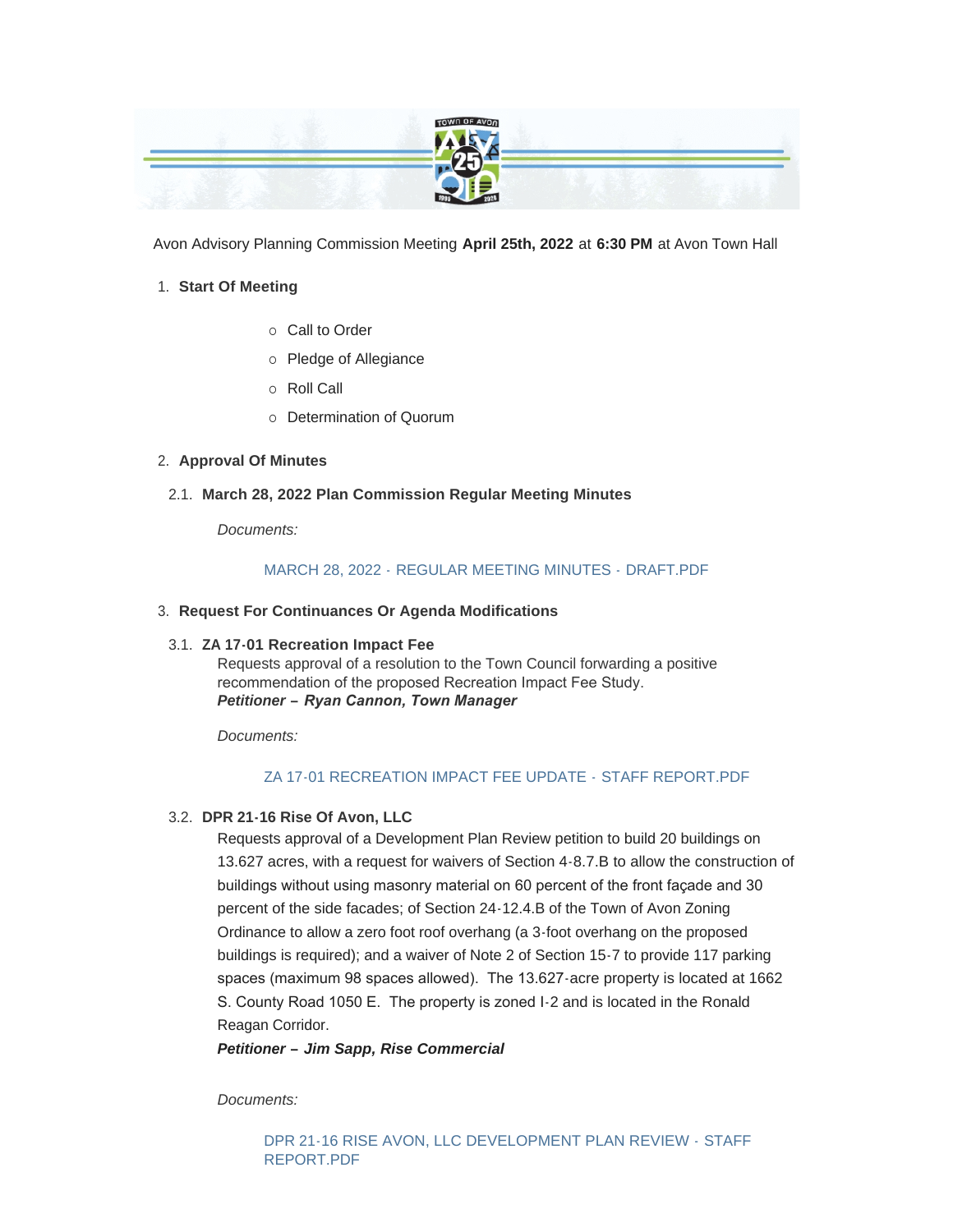### **DPR 22-07 Avon Retail Center**  3.3.

Requests approval of a Development Plan Review petition to approve a new 16,650 sq. ft. retail center. The 1.71-acrea property is located at directly east of the existing Beechwood Retail Center. The site is zoned C-2 and is located in Tier 2 of the US 36 Overlay.

*Petitioner - Michael Deer – Michael E Deer, PE*

*Documents:*

## [DPR 22-07 AVON RETAIL CENTER DEVELOPMENT PLAN -](https://www.avongov.org/AgendaCenter/ViewFile/Item/294?fileID=252) STAFF REPORT.PDF

### **MAP(P) 22-08 Fairwood Section 5 & 6**  3.4.

Requests approval of a Major Subdivision Primary Plat approval to develop a residential housing community containing 77 lots. The 51.762-acre property is located west of the Fairwood Subdivision and directly south of Avon High School. *Petitioner - Jeff Banning – Banning Engineering*

*Documents:*

## [MAP\(P\) 22-08 FAIRWOOD SETIONS 5 AND 6 -](https://www.avongov.org/AgendaCenter/ViewFile/Item/298?fileID=283) STAFF REPORT.PDF

## **PUD(P) 22-01 – Oriole Estate PUD**  3.5.

Request for initial review of a Planned Unit Development to develop a Single-family townhome unit development containing a maximum of (376) townhomes and High School Expansion containing athletic facilities, additional parking and drainage facilities. The 78.84-acre property is located at south side of County Road 150 S and directly west of Avon High School.

*Petitioner - Jeff Banning – Banning Engineering*

*Documents:*

## [PUD\(P\) 22-01 ORIOLE ESTATES PLANNED UNIT DEVELOPMENT -](https://www.avongov.org/AgendaCenter/ViewFile/Item/299?fileID=260) STAFF REPORT.PDF

### **Public Comment** 4.

*The public may comment on items on the agenda that are not a public hearing or on a specific matter within the Council's jurisdiction.*

- **Old Business** 5.
- **New Business** 6.
- **DPR 22-04 Swenson's Drive-In Restaurant** 6.1.

Requests approval of a Development Plan Review petition to approve 1,596 sq. ft drivein restaurant with a request for waivers of Section 16-7 to reduce the area of foundation planting and of Section 23-18.3 to reduce the required building articulation from 3 feet to 6 inches. The 1.32-acre property is located at 8894 E. US Hwy 36 and is located in Tier 1 of the US 36 Overlay District**.** 

*Petitioner – Ryan Fowler – Advanced Civil Design, LLC*

*Documents:*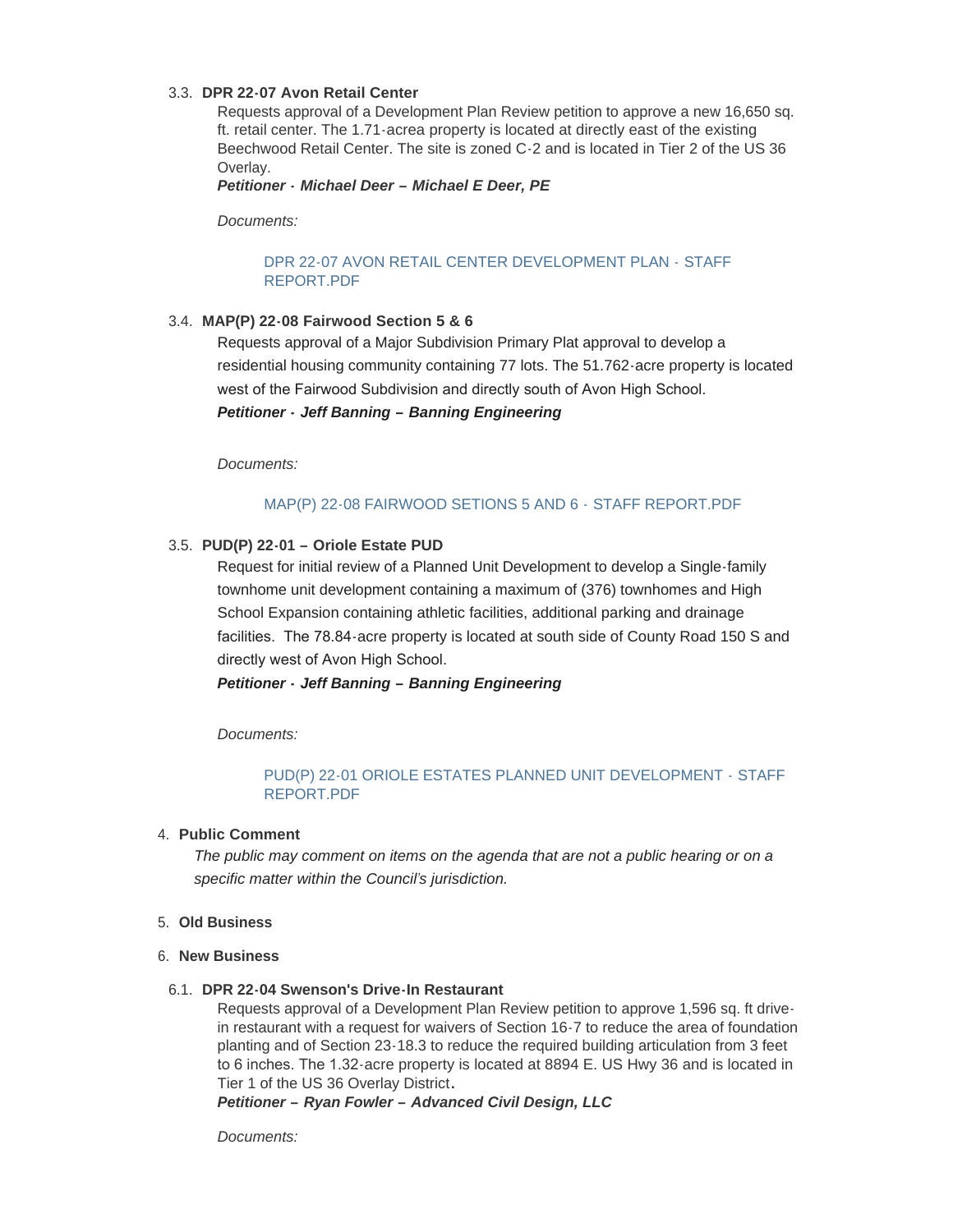## [DPR 22-04 SWENSONS DRIVE IN AT HARVEST LANDING -](https://www.avongov.org/AgendaCenter/ViewFile/Item/291?fileID=253) STAFF REPORT.PDF

#### **DPR 22-05 Love It Sew** 6.2.

Requests approval of a Development Plan Review petition to approve a 4,082 squarefoot retail building. The 0.713-acre property is located on the east side of Avon Ave, just south of 963 N. Avon Ave.

*Petitioner – Kevin Studley – Kruse Consulting*

*Documents:*

#### [DPR 22-05 LOVE IT SEW DEVELOPMENT PLAN -](https://www.avongov.org/AgendaCenter/ViewFile/Item/293?fileID=254) STAFF REPORT PDF

#### **DPR 22-06 Ziggi's Coffee**  6.3.

Requests approval of a Development Plan Review petition to approve the construction of an 815 square-foot retail building with a drive through and with a waiver of Section 4- 8.7.B to use reclaimed barnwood in lieu of masonry on the southwest facade. The 1.68-acre property is located at the southeast corner of Dan Jones and County Road 100 S.

*Petitioner - Kelli Singleton – S & K Coffee Shop, LLC*

*Documents:*

#### [DPR 22-06 ZIGGIS COFFEE DEVELOPMENT PLAN -](https://www.avongov.org/AgendaCenter/ViewFile/Item/292?fileID=255) STAFF REPORT PDF

#### **DPR 22-08 Mears Machine Addition** 6.4.

Requests approval of a Development Plan to approve a 11,252 square foot building addition with a waiver of Section 23-18 to eliminate the need architectural requirements of the U. S. Highway 36 Overlay. The 9.79-acre property is located at 9973 E. US 36., zoned I-2/C-4.

*Petitioner - Joseph Lese – Progress Studio*

*Documents:*

## [DPR 22-08 MEARS MACHINE ADDITION DEVELOPMENT PLAN -](https://www.avongov.org/AgendaCenter/ViewFile/Item/295?fileID=256) STAFF REPORT.PDF

**MAP(A) 22-06 – Lot 4 (6090 Cedar Bend Way) And Lot 5 (6080 Cedar Bend Way)**  6.5. Requests approval of a Major Plat Amendment to approve the building setback line from 60 feet to 25 feet. Lot 4 is .049-acre property is located at 6090 Cedar Bend Way. The lot 5 is 0.56-acre property is located at 6080 Cedar Bend Way. *Petitioner – Josh Zarnoth – Kruse Consulting*

*Documents:*

### [MAP\(A\) 22-06 CEDAR BEND LOTS 4 AND 5 SETBACK REPLAT -](https://www.avongov.org/AgendaCenter/ViewFile/Item/296?fileID=257) STAFF REPORT.PDF

#### **MAP(P) 22-07 – Village Of Turner Trace Townhomes**  6.6.

Requests approval of a Major Subdivision Primary Plat for approval to develop a residential development containing 48 lots of townhomes. The 5.67-acre property is located at 8424 E. US Hwy 36.

*Petitioner -Kristopher Eichhorn – HWC Engineering*